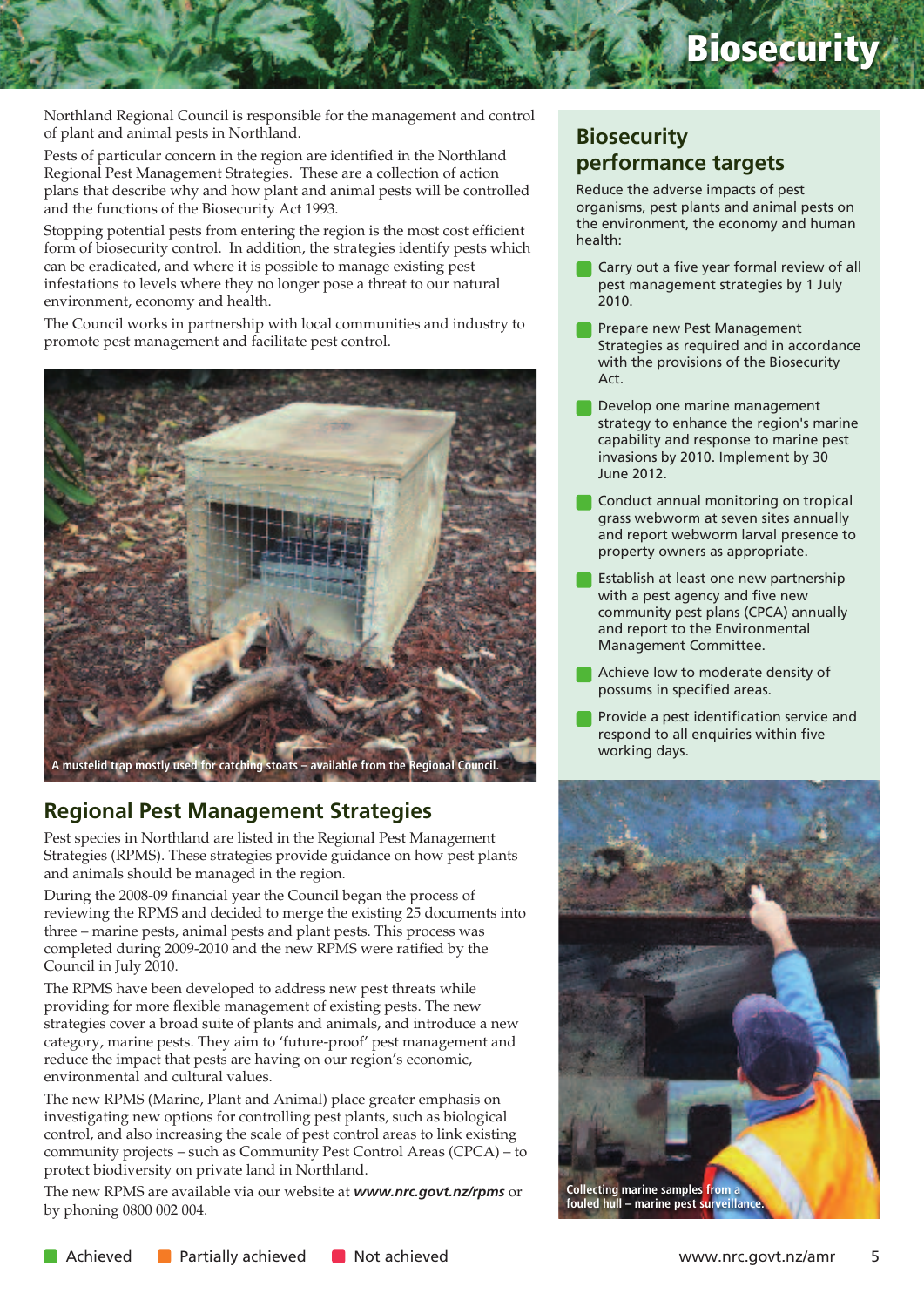# **Biosecurity**

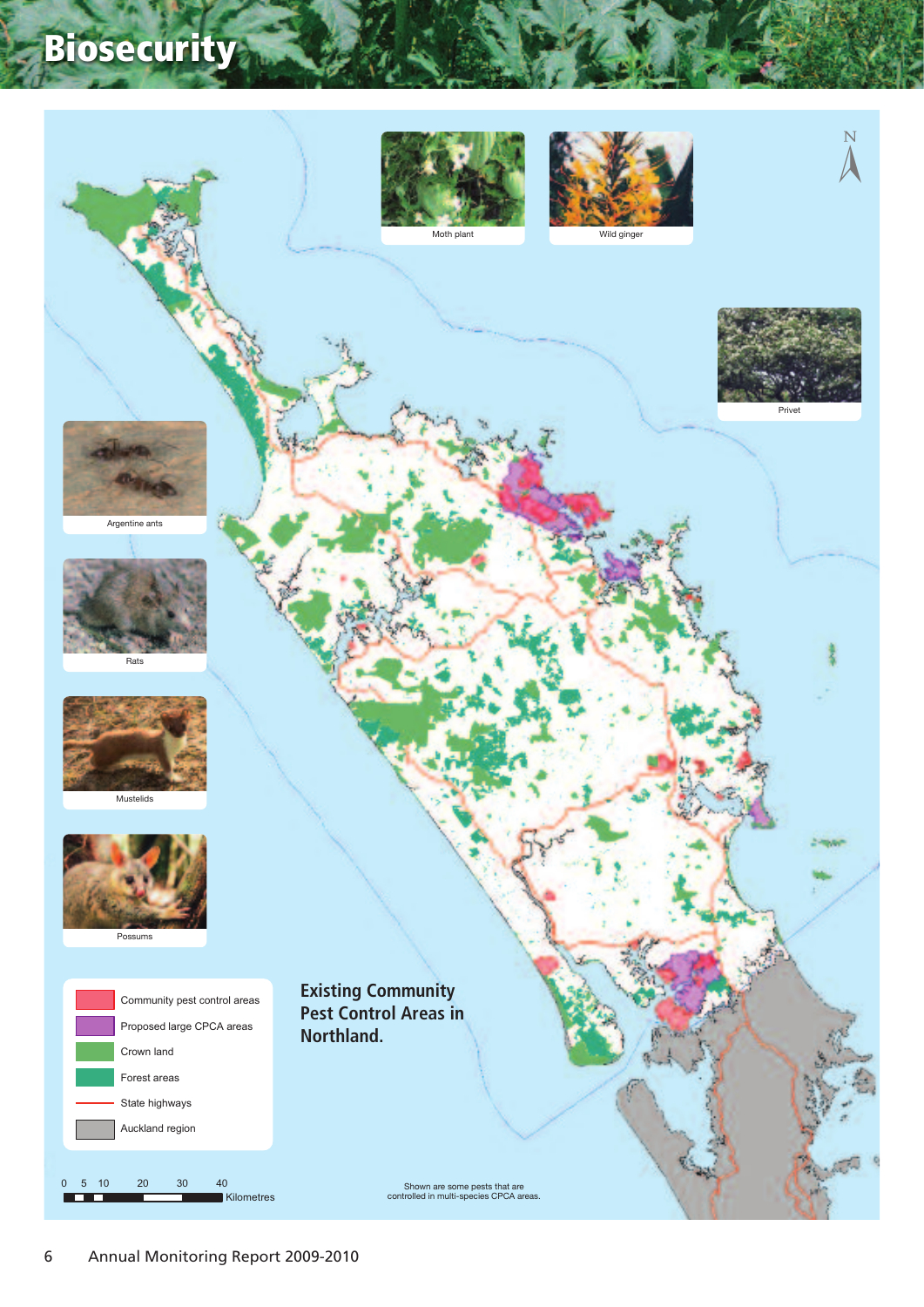# **Biosecurity**

## **Pest plants**

#### **Manchurian wild rice**

This plant is a major invader of wetlands, river margins and poorly drained pasture and has been recognised as a pest plant of national importance. A collaborative approach between the Northland Regional Council and Ministry of Agriculture and Forestry Biosecurity New Zealand (MAFBNZ) has been agreed to ensure its containment within the Northland region.

Manchurian wild rice is widespread in the Kaipara district and covers approximately 500 hectares with the main infestation found next to the Northern Wairoa River and its tributaries. There are more than 300 outlier sites – sites that are not connected to the main infestation – which are currently being targeted by the programme.

Infested sites require repeated spraying however eradication of the plant can be achieved providing a programme of sustained control is maintained. When sites are visited the status of the plant on that site is graded against a six-point scale; mature dense stands rate a six on the scale, juvenile scattered plants three, and zero represents a bare site with no plants visible.

Sites which have now received at least three repeated sprays have shown a dramatic decline in the number of mature plants and percentage ground cover. There are a growing number of sites where the plant's status can be recorded as scattered juvenile plants or nothing at all.



#### **Hornwort and egeria (oxygen weed)**

In May 2009, grass carp were released into Lake Roto-otuauru (Swan) on the Poutö peninsula to control these very invasive aquatic plants. Lake Swan is the only lake on the Poutö peninsula to have hornwort so it is vital to control it before it spreads to other neighbouring, high value lakes.

Monitoring carried out in March 2010 showed that most of the egeria and approximately 50% of the hornwort have already been removed by the grass carp.

In June 2010, grass carp were released into Lake Heather, north of Kaitäia. This high value dune lake is also infested with hornwort and egeria and grass carp are expected to have an impact on these weeds over the coming summer months. Fish will be removed from the lakes once the pest plants have been eradicated, which is predicted to take up to five years.

## **Pest invertebrates**

Community projects to control and manage Argentine ants have proven very successful and surveys of existing Argentine ant control areas were undertaken during 2009-2010. A survey of the Mangaiti Beach CPCA indicated that the overall infestation is controlled with some small residual populations surviving poisoning. A survey of Skudders Beach CPCA indicated the same results.



### **Pest control**

During 2009-2010, the Council biosecurity team responded to 959 enquiries in relation to pest management.

Biosecurity staff carried out monitoring and/or control of:

- Pest plants including Manchurian wild rice, Nassella tussock, Spartina, African feather grass, Bathurst bur, nodding thistle and Lantana.
- Invertebrate pests including guava moth, tropical grass webworm, gum leaf skeletoniser and pest ants, such as Argentine ants.
- Pest animals including possums, mustelids, cats, rats and goats; and
- Maritime invaders such as sea squirt.